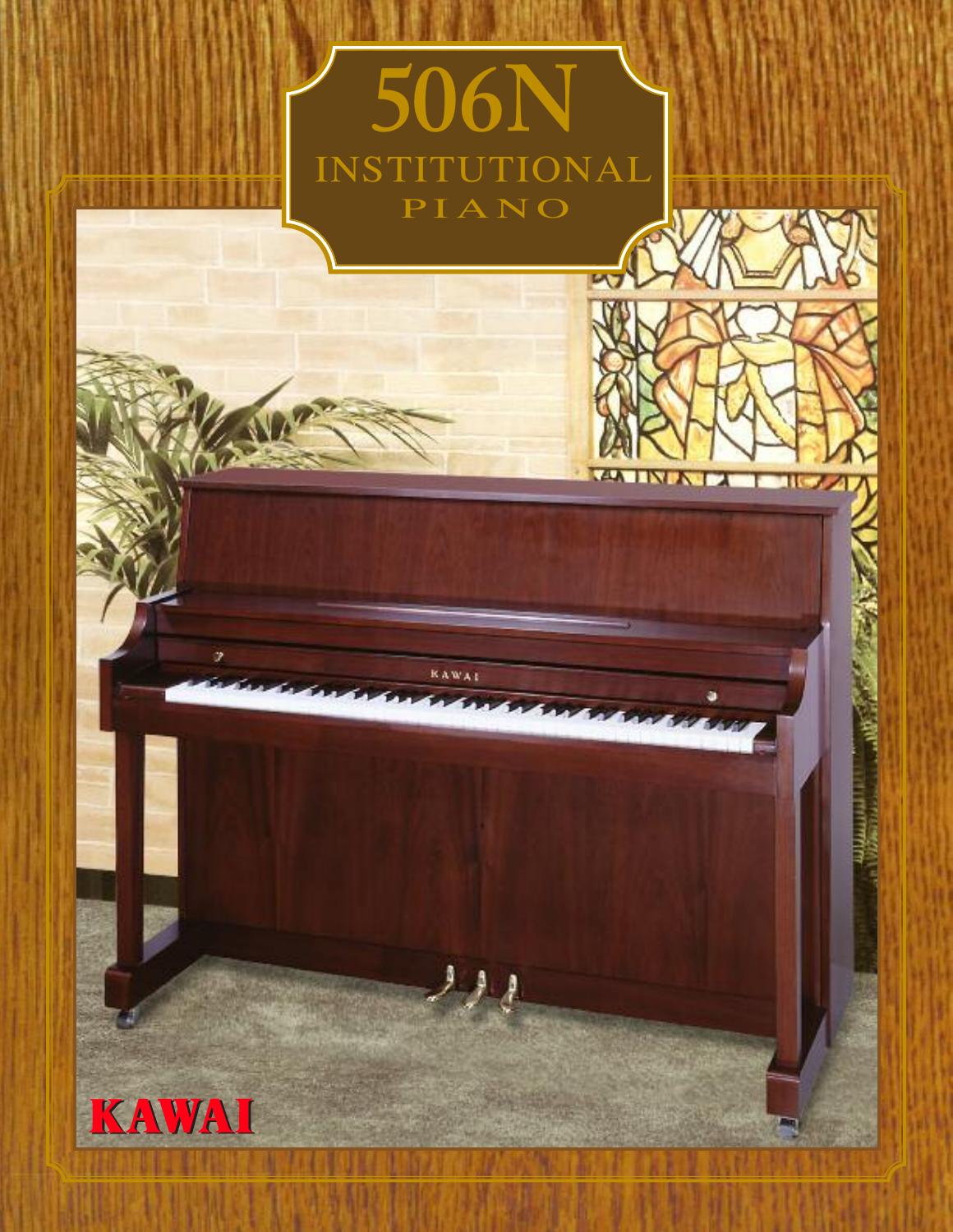# 506N *INSTITUTIONAL PIANO*

*Never before has there been an upright piano so well built, yet so amazingly affordable.*

*T*he 506N was specially designed to meet the needs of those who require high quality and durability in an instrument... without a premium price tag.

*T*he 506N embodies three fundamental elements of <sup>a</sup> fine piano... an exceptional soundboard made of solid spruce, a durable back assembly with sturdy back posts, and our exclusive Ultra-Responsive  $TM$ Direct Blow Action. These important elements ensure a level of tone, touch and durability that will satisfy the needs of any pianist.

#### *FEATURING:*

- *• TALLER 441 /2" HEIGHT*
- *• LARGER SOUNDBOARD AREA*
- *• STURDY INSTITUTIONAL DESIGN WITH TOE-BLOCKS AND CASTERS FOR EASY MOVING*





*F*or optimum tone, the 506N was created with <sup>a</sup> taller 44 <sup>1</sup> /2" height and an extended scale design that offers a large soundboard area (2,015 square inches) for a fuller, more resonant tone. To provide superior touch, our Ultra-Responsive™ Direct Blow Action is fitted with selected parts made of ABS Styran – a material chosen for its exceptional strength and its ability to resist shrinking and swelling due to climatic changes. The use of ABS Styran is one of the prime reasons why Kawai actions are described as the most precise piano actions in the world.

#### *44 <sup>1</sup> /2" (113 cm) HEIGHT: 59" (150 cm) WIDTH:* **SPECIFICATIONS**

*24" (61 cm) DEPTH: 424 lbs. WEIGHT: Solid Spruce SOUNDBOARD MATERIAL: 2,015 sq. in. (1.30 m2 ) SOUNDBOARD AREA: 9 SOUNDBOARD RIBS: 441 /8" (112 cm) LENGTH OF LONGEST STRING: 16 <sup>1</sup> /4" (407 mm) KEY LENGTH:*

*F*inally, we added a handsome cabinet with a sturdy "toe-block" design. The result is a finelycrafted, superb-sounding instrument that will bring you satisfying musical enjoyment for many years to come.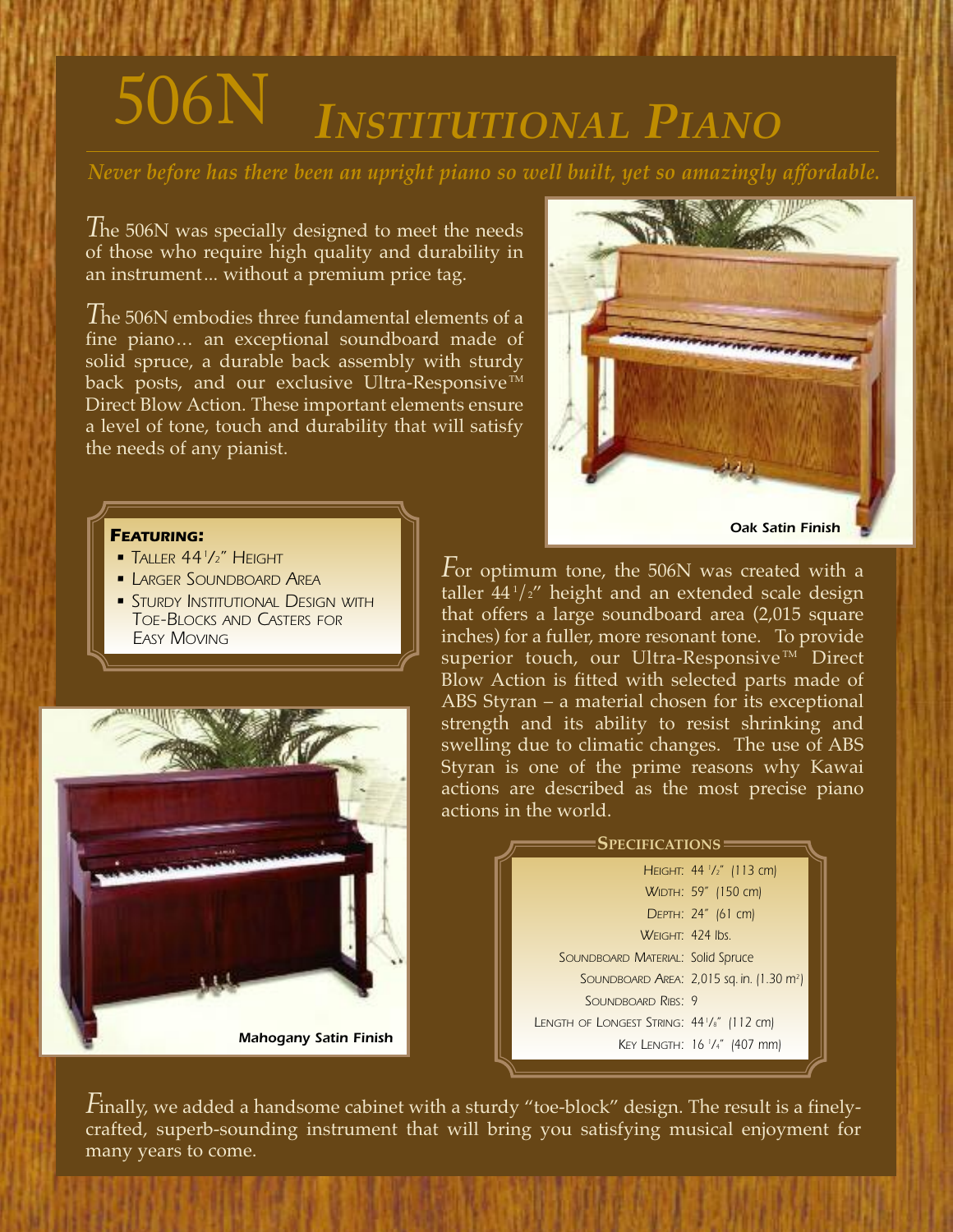# **EXCEPTIONAL QUALITY MADE AFFORDABLE**

# THE WORLD'S MOST PRECISE PIANO ACTION



The 506N features our exclusive Ultra-Responsive™ Direct Blow action that offers extraordinary feel and touch. Hammer heads are made with 100% wool felt. Hammer shanks and mouldings are made with top-quality maple. To make the action resistant to climatic and seasonal changes in temperature and humidity, we pioneered the use of aluminum action rails, aluminum hammer rest rails and precision parts made of extremely stable, low-friction ABS Styran.

# EXCLUSIVE ABS STYRAN ACTION PARTS

The innovative use of ABS Styran in all our piano actions is one of the chief reasons why a Kawai piano will maintain stable touch and tone over time better than other pianos. Endorsed by leading piano technicians and proven superior in scientific tests, ABS Styran is supported by over thirty years of proven reliability in Kawai pianos.



#### SOUNDBOARD AND RIBS

The most important sound-producing parts of a piano are the soundboard and ribs. The choice of materials and the manner in which they are assembled can greatly effect volume and tone quality. Our wood technologists select only the finest spruce to ensure outstanding dynamic range and superb tone across the entire spectrum of sound. The 506N boasts an exceptionally large soundboard area (2,015 sq. in.) for greater tonal power and resonance.

# BACK POSTS

Back posts support the plate and help maintain its structural integrity over the life of the piano. Our laminated back posts (with 100mm width and 37mm depth) are designed for maximum rigidity to provide enhanced tuning stability for decades of reliable performance.





### "MATCHED STRENGTH" PLATE DESIGN

The cast iron plate of an upright piano is subjected to as much as 20 tons of string tension. To enable our plates to withstand this tremendous stress, we use state-of-theart CAD technology to match the strength and natural tonal resonances of the plate to the requirements of the scale design. The proper combination of plate design, back post structure, and string tension provides an extraordinary foundation for outstanding tone.

### **PINBLOCKS**

A pinblock must be constructed and finished to the highest quality standards to ensure maximum tuning stability. At Kawai, we make our pinblocks from the finest hard rock maple and utilize machine-cut thread, reverse-torque tuning pins for easy tuning.